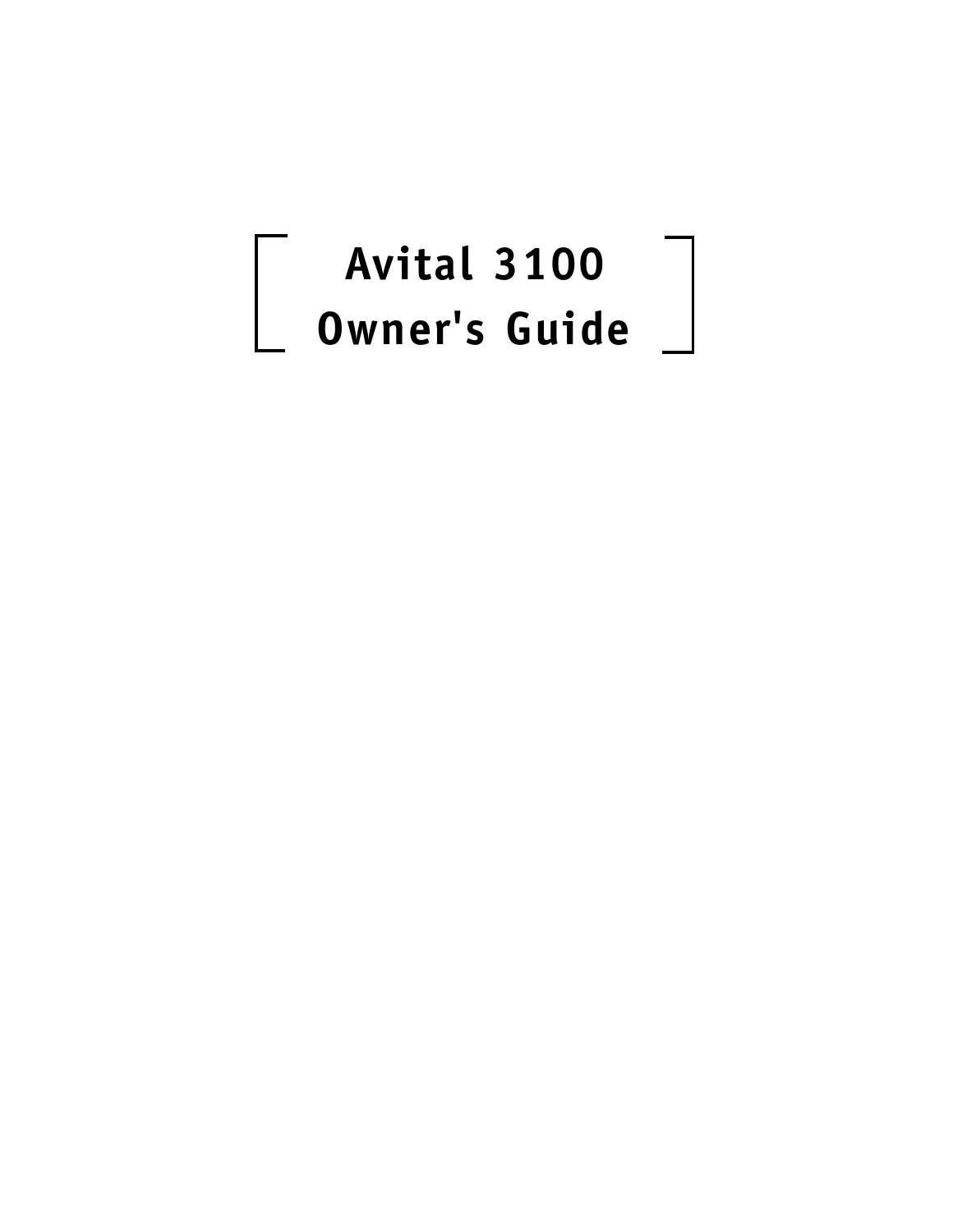### **Limited Lifetime Consumer Warranty**

For a period of one calendar year from the date of purchase of this auto-security device, Directed Electronics, Inc. promises to the ORIGINAL PURCHASER to repair or replace (with a comparable reconditioned model), free of cost, any electronic control module which proves to be defective in workmanship or material under normal use, SO LONG AS THE SYSTEM WAS SOLD, INSTALLED, AND SERVICED BY A PROFESSIONAL AUTO INSTALLER, AND REMAINS IN THE CAR IN WHICH THE SYSTEM WAS ORIGINALLY INSTALLED. If warranty service is necessary you must have a clear copy of your sales receipt containing all of the information shown on the following page.

After the first calendar year, from the date of purchase of this auto-security device, Directed Electronics, Inc., promises to the ORIGINAL PURCHASER to repair or replace (with a comparable reconditioned model) any electronic control module which proves to be defective in workmanship or material under normal use **FOR A CHARGE OF \$45.00,** SO LONG AS THE SYSTEM WAS SOLD, INSTALLED, AND SERVICED BY A PRO-FESSIONAL AUTO INSTALLER, AND REMAINS IN THE CAR IN WHICH THE SYSTEM WAS ORIGINALLY INSTALLED. If warranty service is necessary you must have a clear copy of your sales receipt containing all of the information shown on the following page.

This warranty contains the entire agreement relating to warranty and supersedes all previous and contemporaneous representations or understandings, whether written or oral. IN ANY EVENT, DEI IS NOT LIABLE FOR THE THEFT OF THE VEHICLE AND/OR ITS CONTENTS.

This warranty is void if the product has been damaged by accident, unreasonable use, neglect, improper service or other causes not arising out of defects in materials or construction. This warranty is nontransferable and does not apply to any unit that has been modified or used in a manner contrary to its intended purpose and does not cover batteries. The unit in question must be returned to the manufacturer, postage prepaid. This warranty does not cover labor costs for the removal, diagnosis, troubleshooting or reinstallation of the unit. For service on an out-of-warranty product a flat rate fee by model is charged. Contact your authorized dealer to obtain the service charge for your unit.

These systems are a deterrent against possible theft. Directed Electronics, Inc. is not offering a guarantee or insuring against the theft of the automobile or its contents and disclaims any liability for the theft of the vehicle and/or its contents. Directed Electronics does not authorize any person to create for it any other obligation or liability in connection with this security system.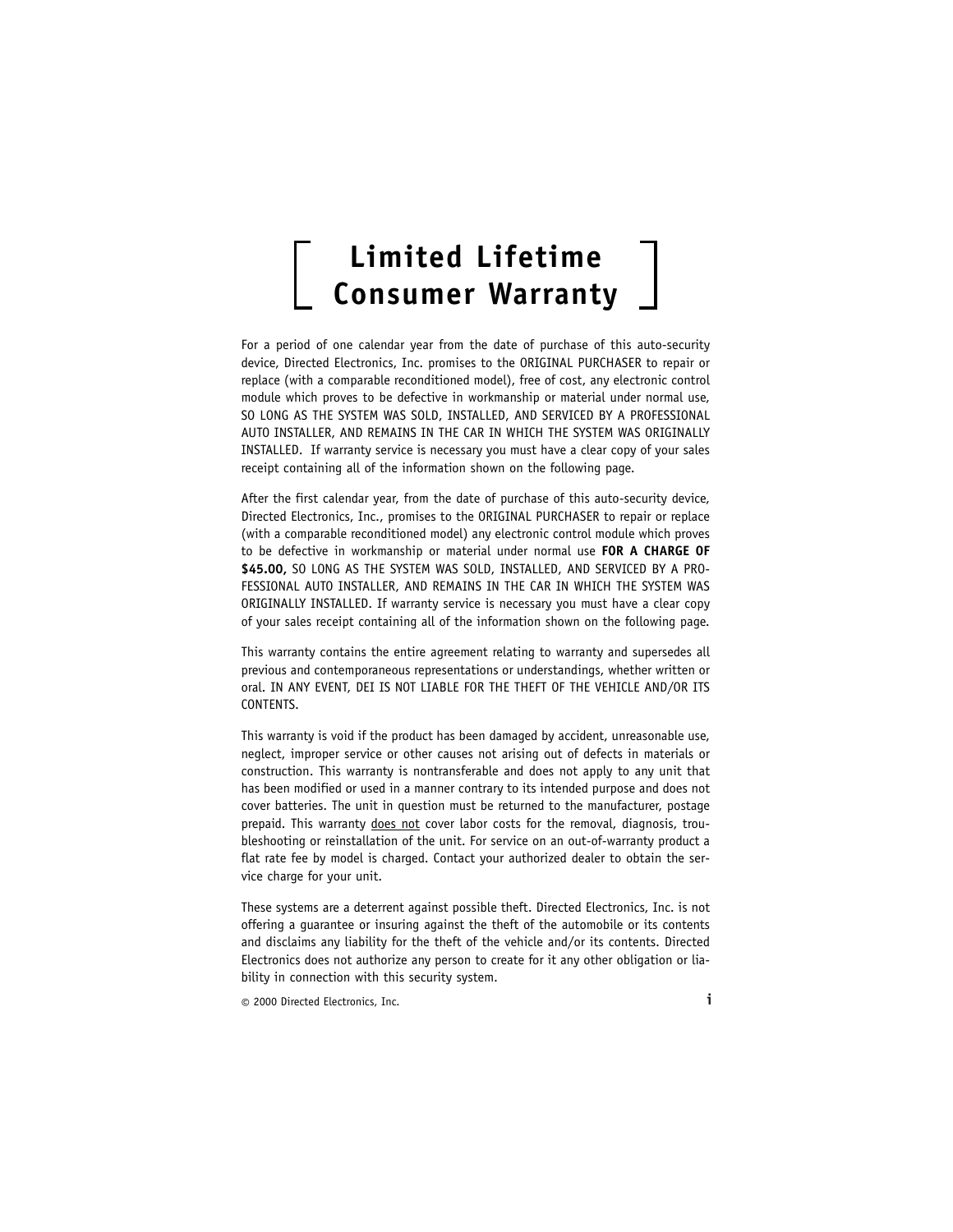TO THE MAXIMUM EXTENT ALLOWED BY LAW, ANY AND ALL WARRANTIES ARE EXCLUD-ED BY THE MANUFACTURER AND EACH ENTITY PARTICIPATING IN THE STREAM OF COM-MERCE THEREWITH. THIS EXCLUSION INCLUDES BUT IS NOT LIMITED TO THE EXCLU-SION OF ANY AND ALL WARRANTY OF MERCHANTABILITY AND/OR ANY AND ALL WAR-RANTY OF FITNESS FOR A PARTICULAR PURPOSE AND/OR ANY AND ALL WARRANTY OF NON-INFRINGEMENT OF PATENTS, IN THE UNITED STATES OF AMERICA AND/OR ABROAD. NEITHER THE MANUFACTURER OR ANY ENTITIES CONNECTED THEREWITH SHALL BE RESPONSIBLE OR LIABLE FOR ANY DAMAGES WHATSOEVER, INCLUDING BUT NOT LIMITED TO ANY CONSEQUENTIAL DAMAGES, INCIDENTAL DAMAGES, TOWING, REPAIR, REPLACEMENT, DAMAGES FOR LOSS OF TIME, LOSS OF EARNINGS, COMMERCIAL LOSS, LOSS OF ECONOMIC OPPORTUNITY AND THE LIKE. NOTWITHSTANDING THE ABOVE, MANUFACTURER DOES OFFER A LIMITED WARRANTY TO REPLACE OR REPAIR THE CONTROL MODULE AS DESCRIBED ABOVE. Some states do not allow limitations on how long an implied warranty will last or the exclusion or limitation of incidental or consequential damages. This warranty gives you specific legal rights, and you may also have other rights which vary from state to state.

#### **IMPORTANT NOTE:**

This product warranty is automatically void if its date code or serial number is defaced, missing, or altered. This warranty will not be valid unless you have completed the warranty card and mailed it to Directed Electronics, Inc. within 10 days after purchase to the address listed on the warranty registration card.

Make sure you have all of the following information from your dealer:

A clear copy of the sales receipt, showing the following:

- Date of purchase
- Your full name and address
- Authorized dealer's company name and address
- Type of system installed
- Year, make, model and color of the automobile
- Automobile license number
- Vehicle identification number
- All security options installed on automobile
- Installation receipts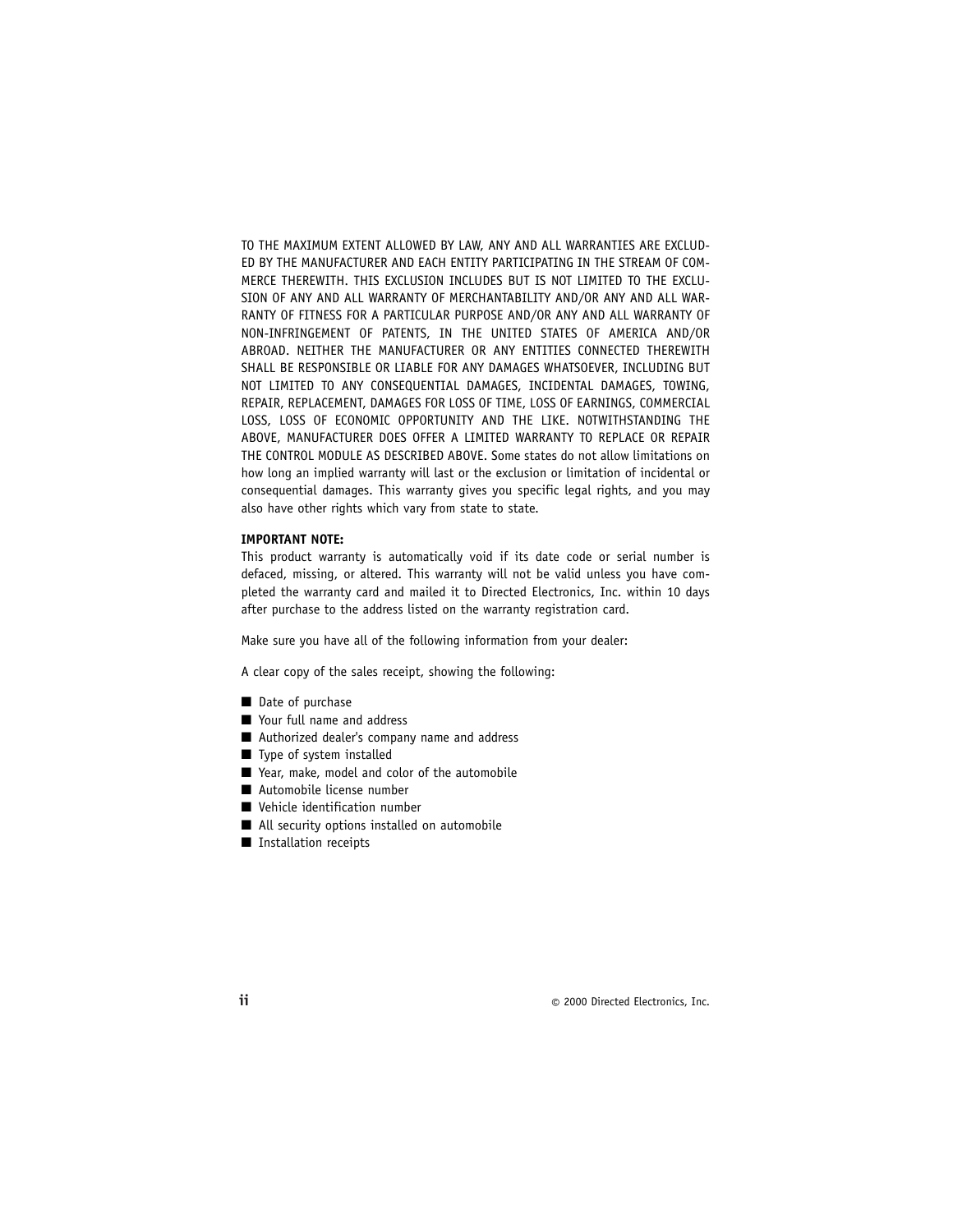# **Table of Contents**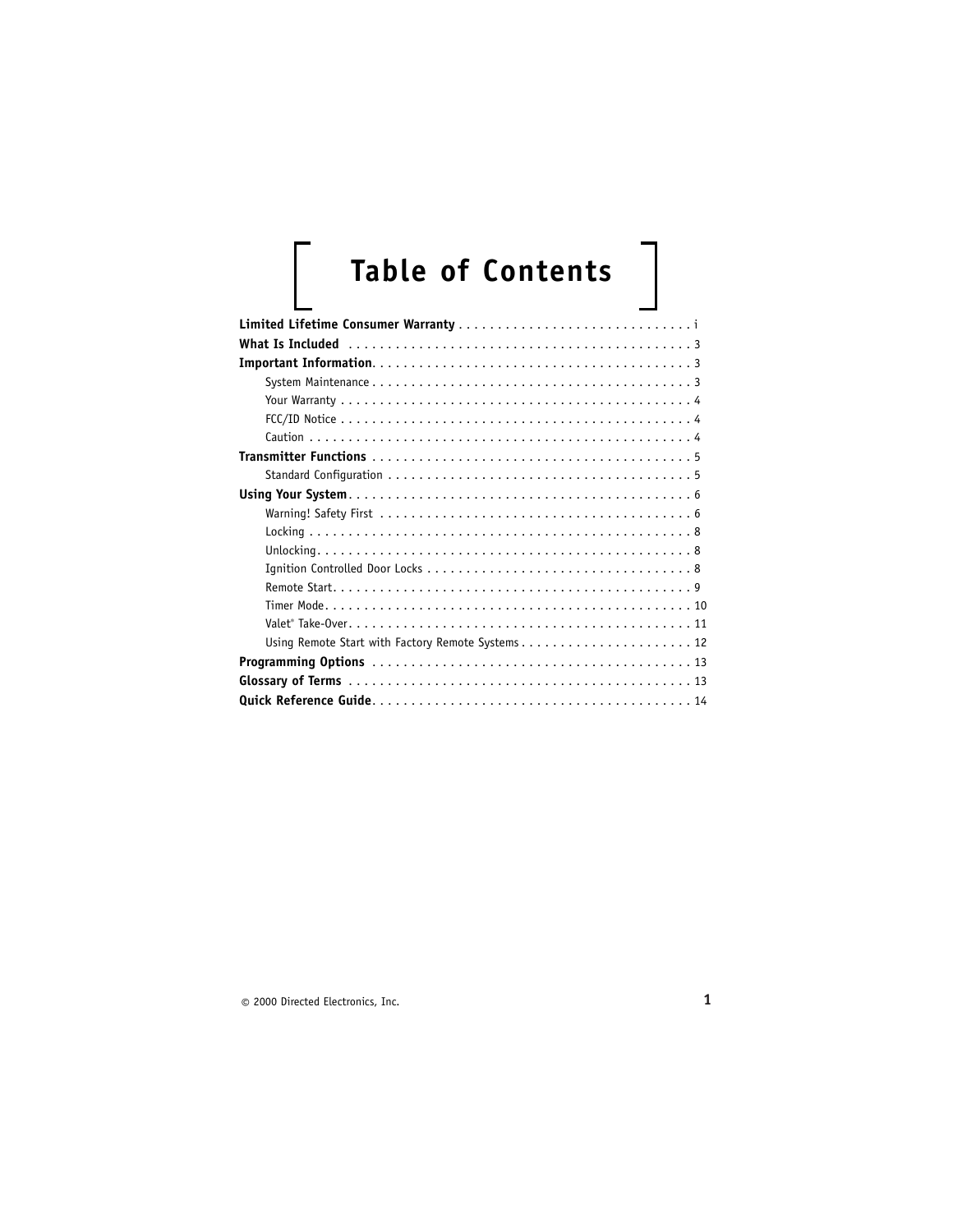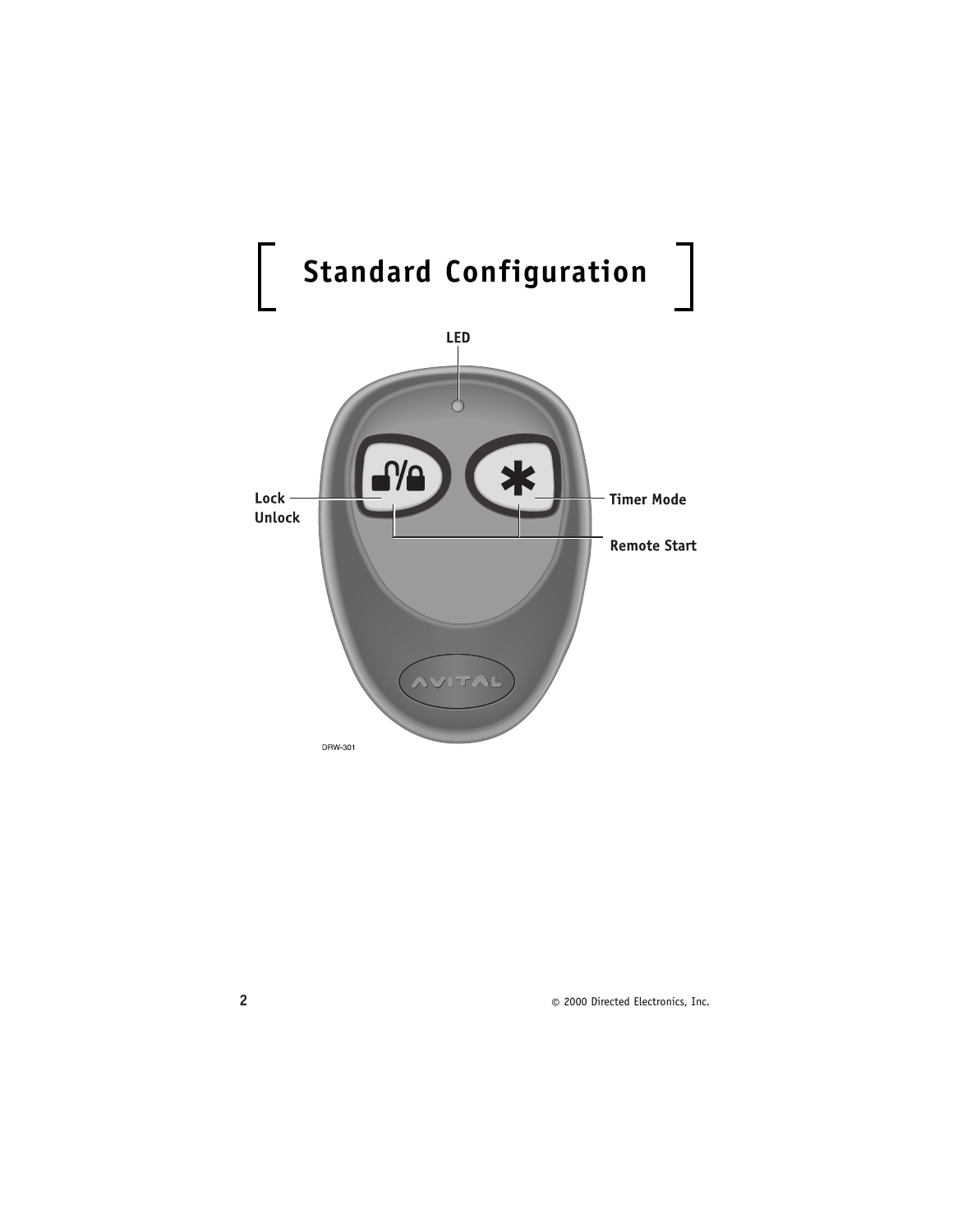### **What is Included**

- The control module
- 2 two-button transmitters
- A push-button programming switch
- Your warranty card
- A shut-down toggle switch

### **Important Information**

Congratulations on the purchase of your remote start keyless entry system. This system has been designed to provide years of troublefree operation. By carefully reading this owner's guide prior to using your system, you will maximize the use of this system and its features.

#### **System Maintenance**

The system requires no specific maintenance. Your remote is powered by a small, lightweight 3-volt lithium battery that lasts approximately one year under normal use. When the battery weakens, the LED on the remote will dim and operating range will be reduced.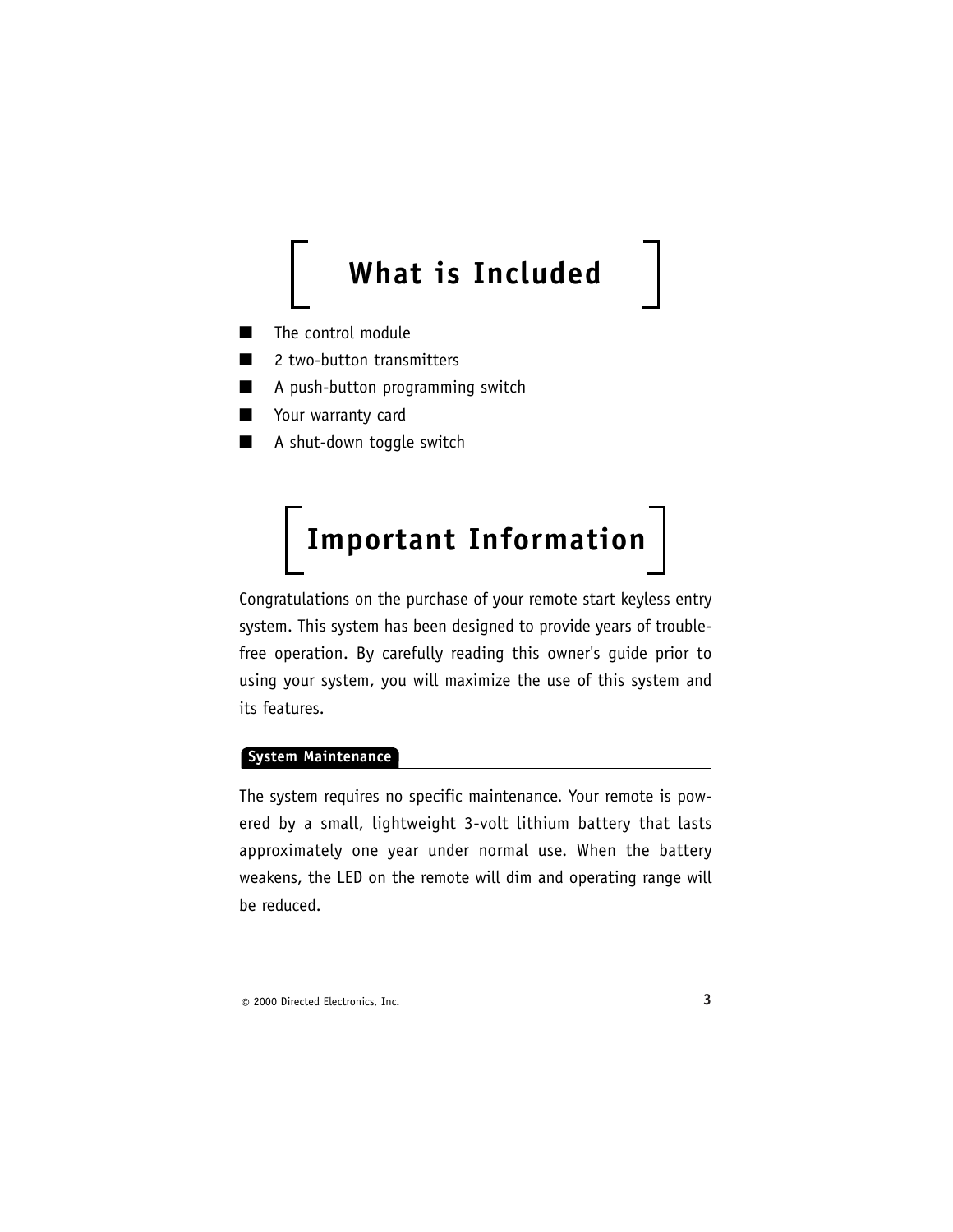#### **Your Warranty**

Your warranty card must be completely filled out and returned within 10 days of purchase. Your product warranty will not be honored if your warranty card is not returned. Make sure that you receive the warranty card from your dealer.

#### **FCC/ID Notice**

This device complies with Part 15 of FCC rules. Operation is subject to the following two conditions: (1) This device may not cause harmful interference, and (2) This device must accept any interference received, including interference that may cause undesired operation.

Changes or modifications not expressly approved by the party responsible for compliance could void the user's authority to operate this device.

#### **Caution**

This product is designed for fuel injected, automatic transmission vehicles only. Use of this product in a standard transmission vehicle is dangerous and contrary the product's intended use.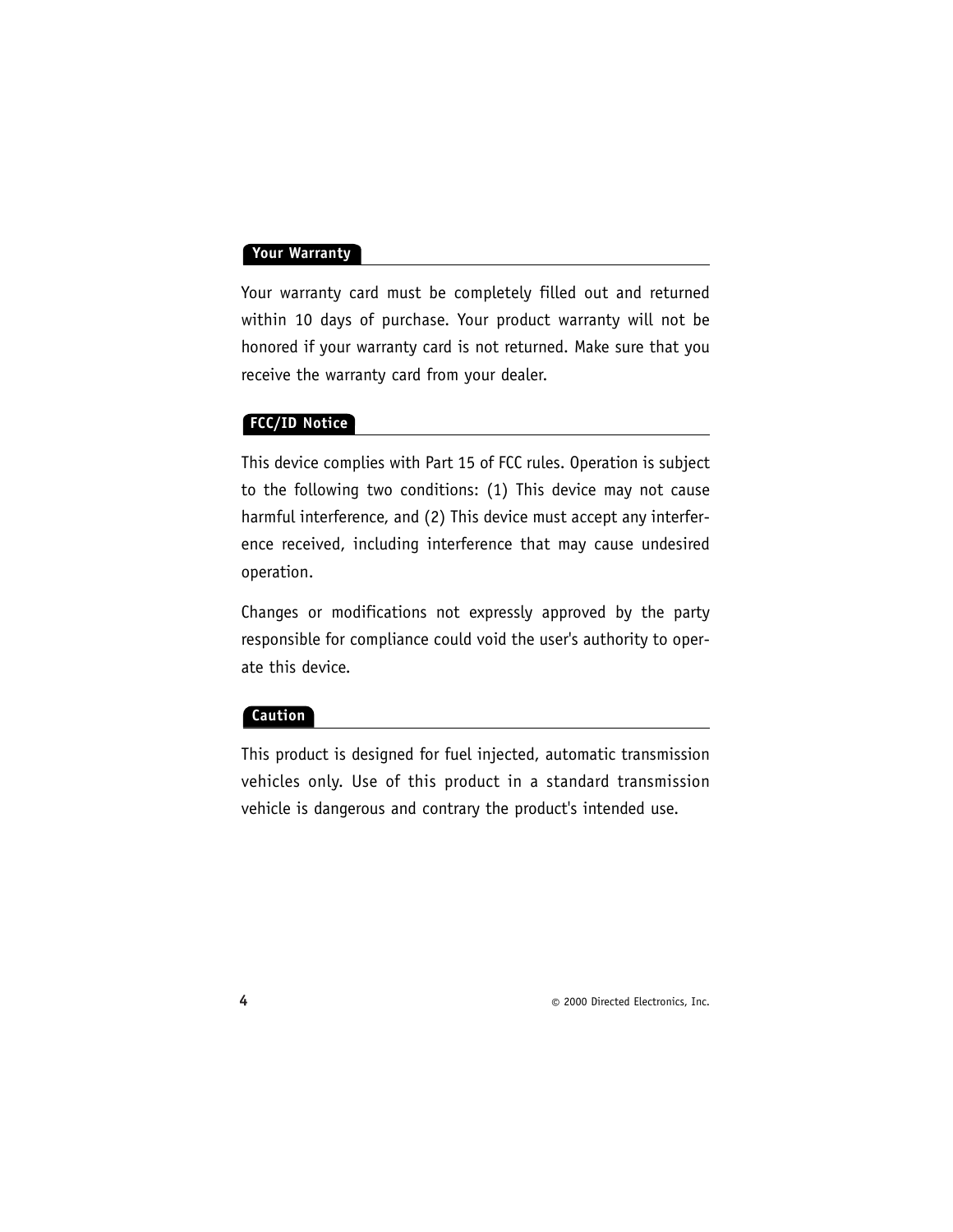### **Transmitter Functions**

The receiver uses a computer-based learn routine to learn the transmitter buttons. This makes it possible to assign any specific transmitter button, or combination of buttons, to any receiver function. The transmitter initially comes programmed with the Standard Configuration, but may also be customized by an authorized dealer. Unless otherwise specified, the buttons used in all of the instructions in this manual correspond to a Standard Configuration transmitter.

#### **Standard Configuration**

#### **Button I**

The door locking and unlocking functions are controlled by pressing  $a$ / $\theta$ .

**Button II**  Timer Mode is controlled by  $\blacktriangleright$ .

#### **Button I and II**

The remote start function of your system is controlled by pressing  $\mathbf{s}/\mathbf{a}$  and  $\mathbf{\times}$  simultaneously.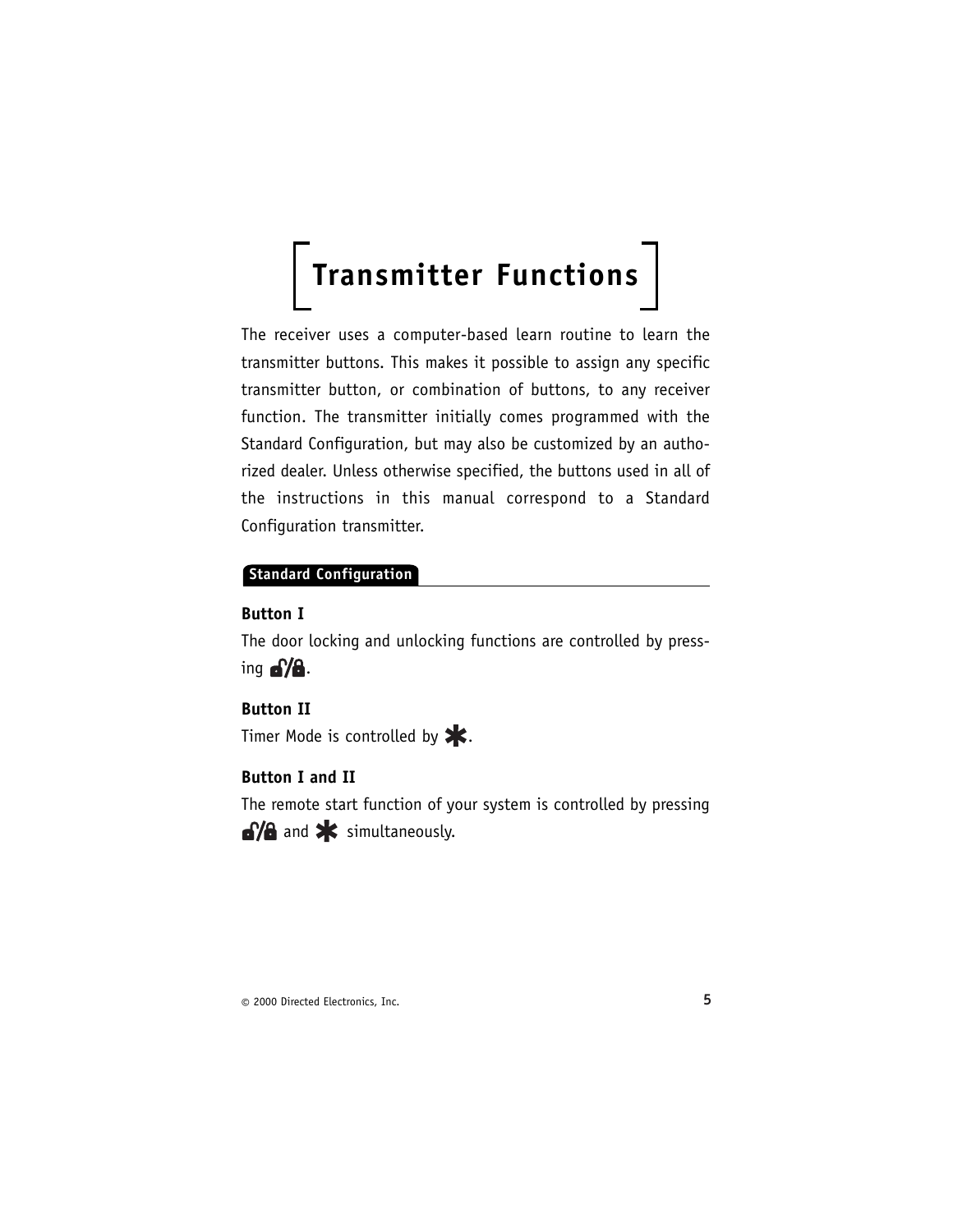### **Using Your System**

#### **Warning! Safety First**

The following safety warnings must be observed at all times:

- Due to the complexity of this system, installation of this product must only be performed by an authorized DEI dealer.
- When properly installed, this system can start the vehicle via a command signal from the remote control transmitter. Therefore, never operate the system in an enclosed area or partially enclosed area without ventilation (such as a garage). When parking in an enclosed or partially enclosed area or when having the vehicle serviced, the remote start system must be disabled using the installed toggle switch. It is the user's sole responsibility to properly handle and keep out of reach from children all remote control transmitters to assure that the system does not unintentionally remote start the vehicle. **THE USER MUST INSTALL A CARBON MONOXIDE DETECTOR IN OR ABOUT THE LIVING AREA ADJACENT TO THE VEHICLE. ALL DOORS LEADING FROM ADJACENT LIVING AREAS TO THE ENCLOSED OR PARTIALLY ENCLOSED VEHICLE STORAGE AREA MUST AT ALL TIMES REMAIN CLOSED.** These precautions are the sole responsibility of the user.
- **6** © 2000 Directed Electronics, Inc. ■ Use of this product in a manner contrary to its intended mode of operation may result in property damage, personal injury, or death. (1) Never remotely start the vehicle with the vehicle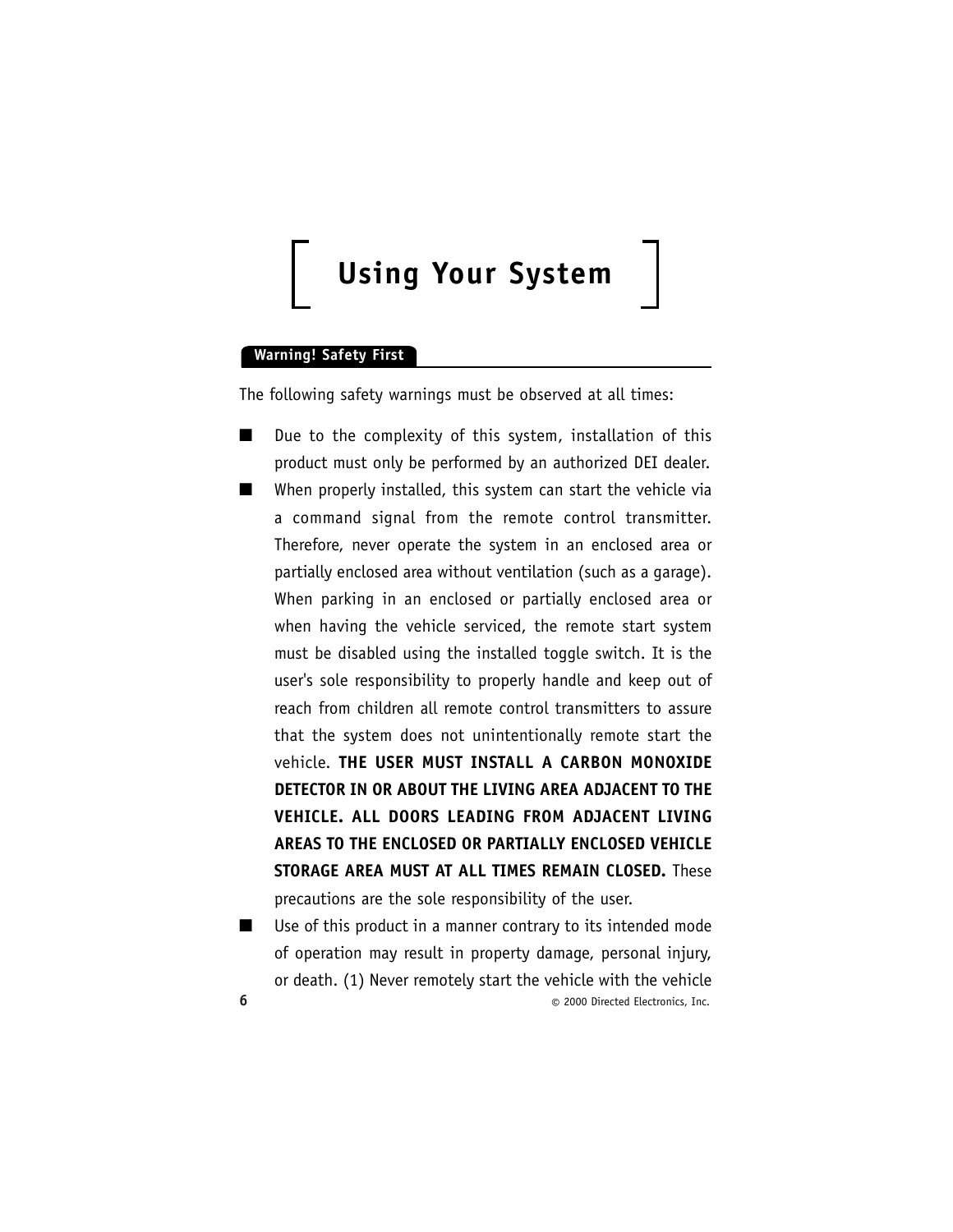in gear, and (2) Never remotely start the vehicle with the keys in the ignition. The user must also have the neutral safety feature of the vehicle periodically checked, wherein the vehicle must not remotely start while the car is in gear. This testing should be performed by an authorized DEI dealer in accordance with the Safety Check outlined in the product installation guide. If the vehicle starts in gear, cease remote start operation immediately and consult with the authorized DEI dealer to fix the problem.

■ After the remote start module has been installed, contact your authorized dealer to have him or her test the remote start module by performing the Safety Check outlined in the product installation guide. If the vehicle starts when performing the Neutral Safety Shutdown Circuit test, the remote start unit has not been properly installed. The remote start module must be removed or the installer must properly reinstall the remote start system so that the vehicle does not start in gear. All installations must be performed by an authorized DEI dealer. **OPERATION OF THE REMOTE START MODULE IF THE VEHICLE STARTS IN GEAR IS CONTRARY TO ITS INTENDED MODE OF OPERATION. OPERATING THE REMOTE START SYSTEM UNDER THESE CONDITIONS MAY RESULT IN PROPERTY DAMAGE OR PERSONAL INJURY. YOU MUST IMME-DIATELY CEASE THE USE OF THE UNIT AND SEEK THE ASSISTANCE OF AN AUTHORIZED DEI DEALER TO REPAIR OR DISCONNECT THE INSTALLED REMOTE START MODULE. DEI WILL NOT BE HELD RESPONSIBLE OR PAY FOR INSTALLA-TION OR REINSTALLATION COSTS.**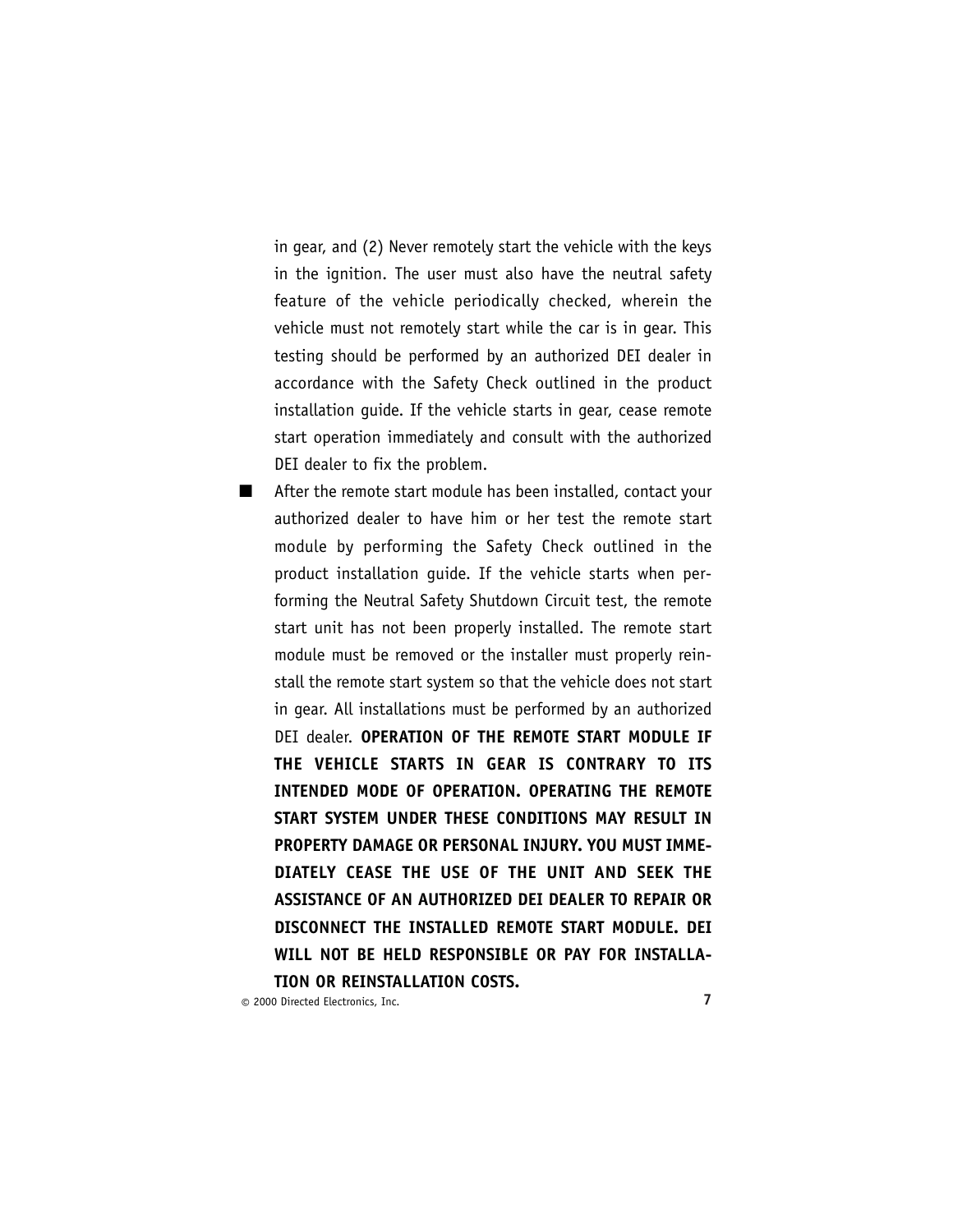#### **Locking**

Pressing  $\frac{1}{2}$  for one second will lock the doors. The parking lights will flash once to confirm that the doors are locked.

**NOTE:** Power door lock control is an optional feature. Extra parts and labor may be necessary for your system to interface with your vehicle's power door locks.

#### **Unlocking**

To unlock the doors press  $\frac{1}{2}$  for one second. The parking lights will flash twice to confirm that the doors are unlocked.

#### **Ignition Controlled Door Locks**



If power door locks have been connected to your system, the vehicle's door will lock three seconds after the ignition has been turned on and unlock when the ignition is turned off.



**NOTE:** If the ignition is turned on while the vehicle is remote started the doors will not lock until the remote start shuts off. To avoid being locked out of the vehicle, do not turn the ignition on until you are ready to drive the vehicle.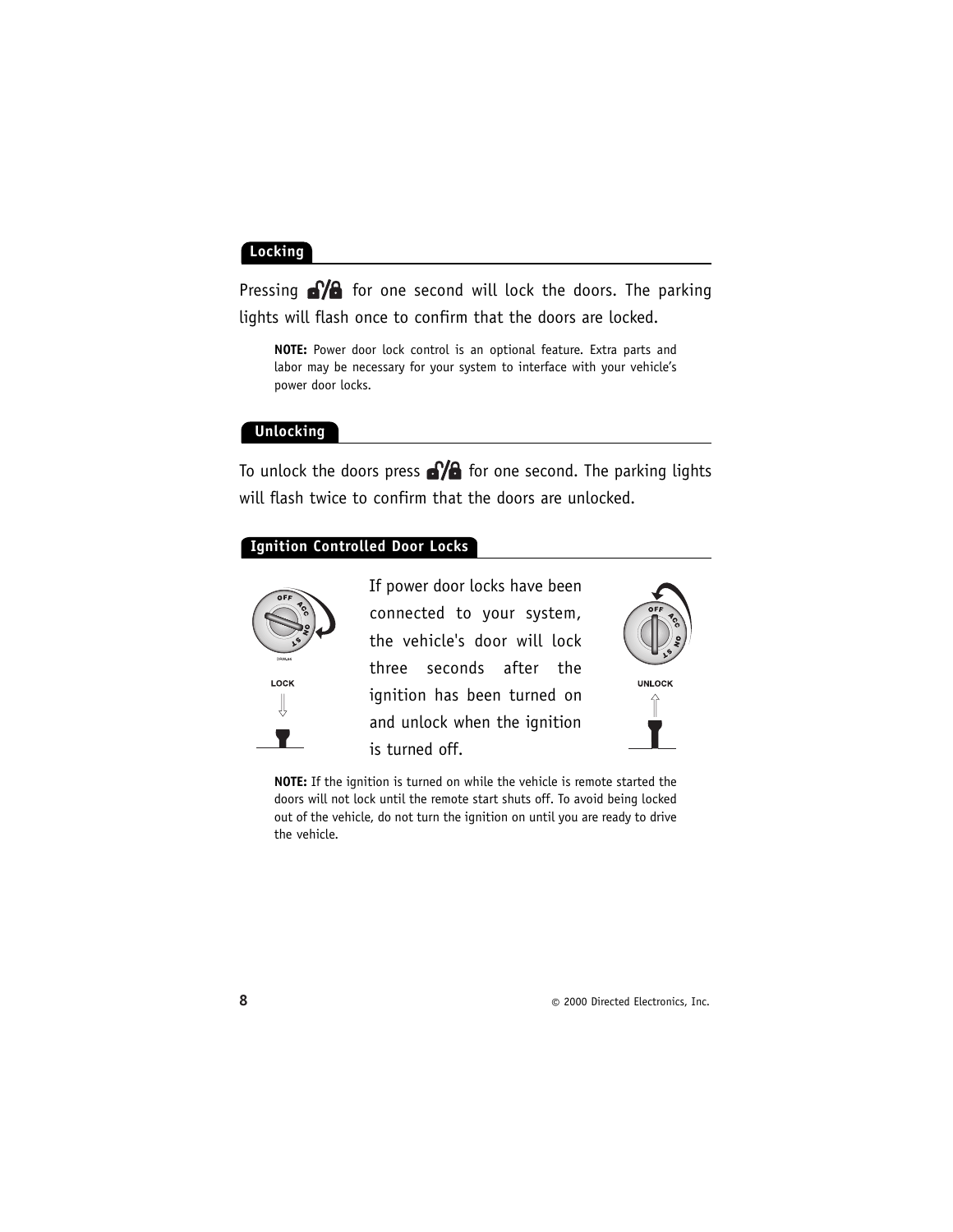#### **Remote Start**

This feature allows you to remotely start and run your vehicle for a programmable period of time. This makes it possible to warm up the engine, as well as adjust the interior temperature of the vehicle with the climate control system. If interior heating or cooling is desired, the climate controls must be preset, and the fan blower must be set to the desired level prior to remote starting the vehicle.

**IMPORTANT!** (1) Never remotely start the vehicle with the vehicle in gear, and (2) Never remotely start the vehicle with the key in the ignition.

#### **To remote start the vehicle:**

- 1. Simultaneously press  $\frac{1}{2}$  and  $\frac{1}{2}$  on the transmitter for one second.
- 2. The parking lights will flash to confirm remote start operation.
- 3. Once the vehicle has started, it will run for the pre-programmed period of time (12, 24, or 60 minutes) or until a shutdown input is triggered.

#### **When you are ready to drive the vehicle:**

- 1. Insert the ignition key and turn it to the ON (not the START) position.
- 2. Press the brake pedal.



**NOTE:** If the brake pedal is pressed before the key is in the ON position, the engine will shut down.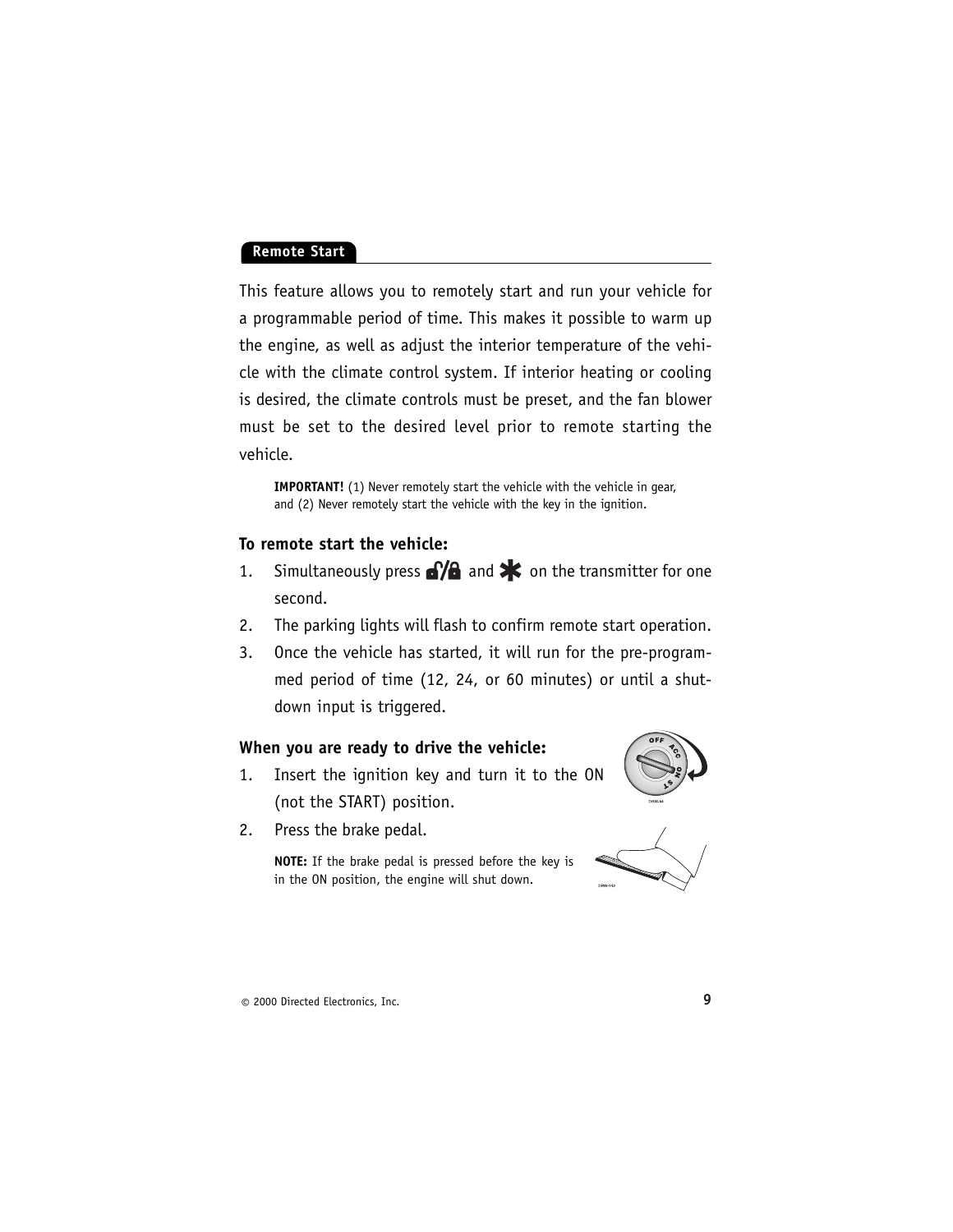While the vehicle is running during remote start operation, the system will monitor the vehicle and will automatically shut down the engine if the system receives any of the following shut-down inputs:

- The brake pedal is pressed.
- The hood is opened.
- The shutdown toggle switch is put into the ON position.
- The pre-programmed run time has elapsed.
- **■** Buttons  $\sqrt{2}$  and  $\frac{1}{2}$  are pressed again.

#### **To shut down the remote start and turn off the engine:**

- Step on the brake pedal, or
- **■** Press  $\frac{1}{2}$  and  $\frac{1}{2}$  for one second.



#### **Timer Mode**

Timer Mode automatically starts the engine and runs it for a preprogrammed time period, every three hours for a total of six operation cycles. This feature helps to ensure that your engine will start in the morning after a night of extremely cold temperatures.

**IMPORTANT!** This feature must only be used in open areas, never in an enclosed area such as a garage.

#### **To enter Timer Mode:**

- 1. Start the vehicle by pressing and releasing  $\sqrt{2}$  and  $\frac{1}{2}$ .
- 2. Press and release  $\blacktriangleright$ .
- 3. Within two seconds press and release  $\sqrt{2}$  and  $\approx$  again.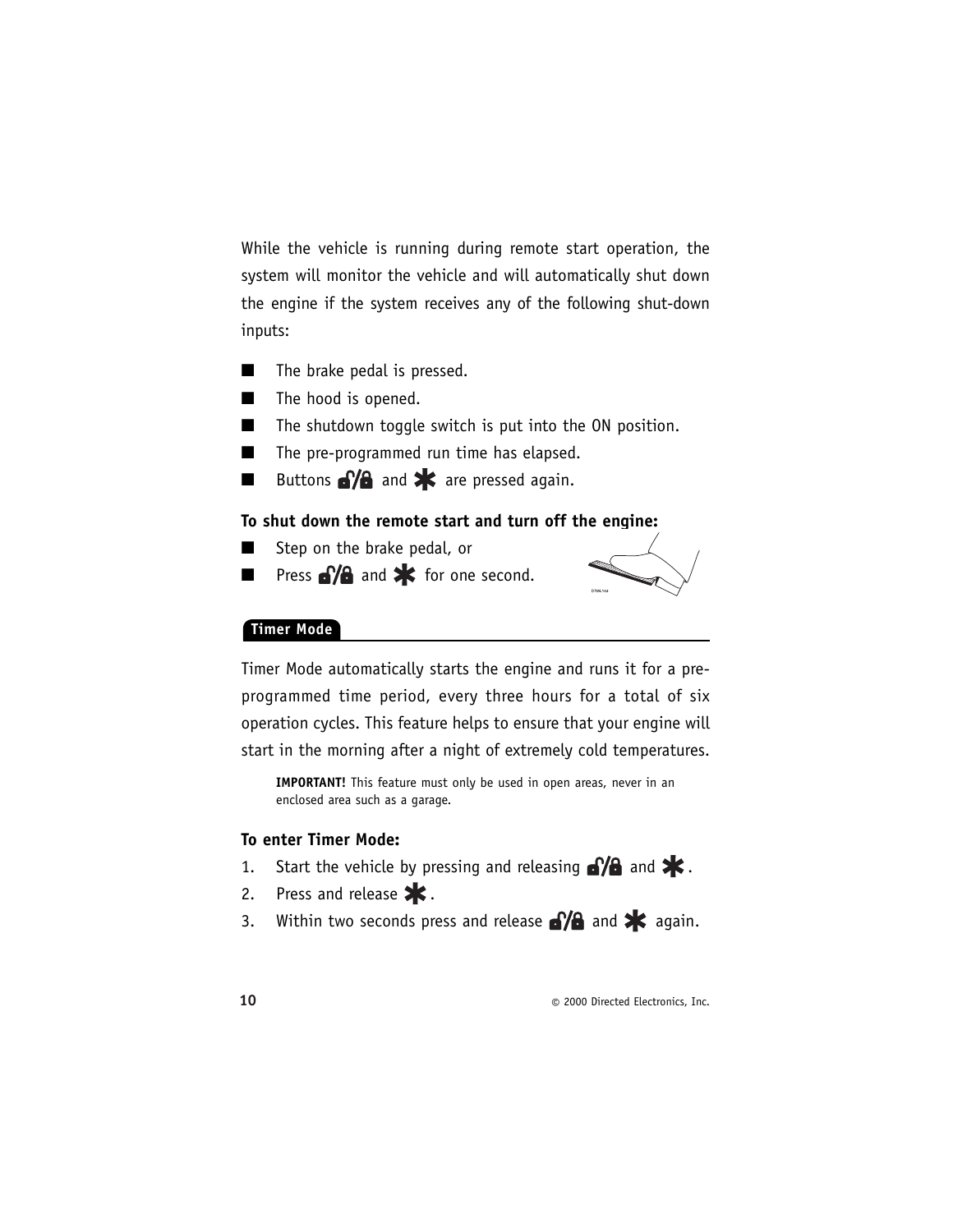The engine will shut down and the parking lights will flash four times. The engine will then restart to confirm that Timer Mode has been entered.

The engine may be allowed to run for its preset time or can be shut down by pressing Buttons  $\sqrt{2}$  and  $\approx$  again. Either way, it will restart every three hours for a total of six cycles. If the unit receives a shutdown input while operating in the timer mode the engine will stop, but will restart, on schedule, again in three hours!

#### **To exit Timer Mode:**

Timer Mode can be exited by turning the ignition on with the key any time the engine is not running. You can also exit Timer Mode manually from the transmitter by following these steps:

- 1. Start the engine by pressing  $\frac{1}{2}$  and  $\frac{1}{2}$ .
- 2. Press and release  $\blacktriangleright$ .
- 3. Within two seconds press and release  $\sqrt{2}$  and  $\blacktriangleright$  again.
- 4. The engine will shut down and the parking lights will flash four times to confirm that Timer Mode has been exited. If the car has already been remote started, skip Step One.

#### **Valet® Take-Over**

The Valet® Take-Over feature allows the vehicle to remain running after the key has been removed from the ignition. This feature is useful for occasions when you wish to exit and lock the vehicle for short periods of time, but would like to leave the motor running and the climate controls on.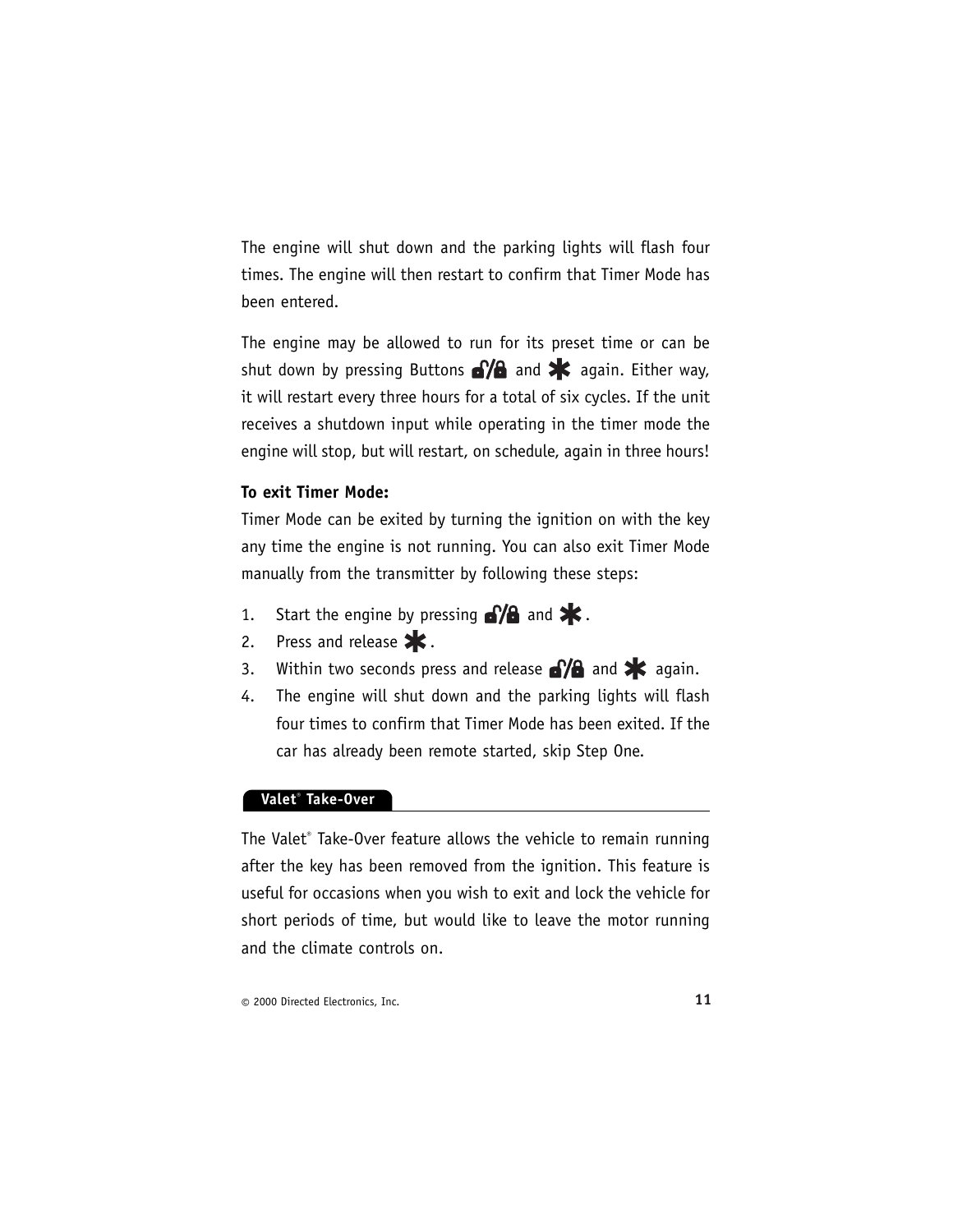#### **To perform Valet Take-Over:**

- 1. Before turning off the engine, press and release  $\sqrt{2}$  and on the transmitter (or press and release the optional Momentary switch).
- 2. Turn the ignition key to the OFF position. (The engine will stay running.)



3. The engine will run until the pre-programmed time elapses or a shut-down input is received. (See the previous Remote Start section for a complete list of shut-down inputs.)

**NOTE:** This feature will not work if the brake pedal is being pressed.

#### **Using Remote Start with Factory Remote Systems**

This remote start system is also designed to interface with most original equipment from manufacturer (OEM) factory remote systems. The Remote Start/Valet Take-Over sequence can be programmed to initiate with one to three (1-3) presses of one of the OEM transmitter buttons. Consult with your dealer to determine the transmitter button and the number of presses (1-3) that have been programmed for this sequence. Spaces are provided below for writing in the button and number of button presses.

**OEM transmitter button used for Remote Start/Valet Take-Over sequence\_\_\_\_\_\_\_\_\_\_\_\_\_\_\_\_\_\_\_\_\_\_\_\_\_\_\_\_\_\_\_\_\_\_\_\_\_\_\_\_\_\_\_\_**

**Number of presses required to initiate Remote Start/Valet Take-Over sequence\_\_\_\_\_\_\_\_\_\_\_\_\_\_\_\_\_\_\_\_\_\_\_\_\_\_\_\_\_\_\_\_\_\_\_**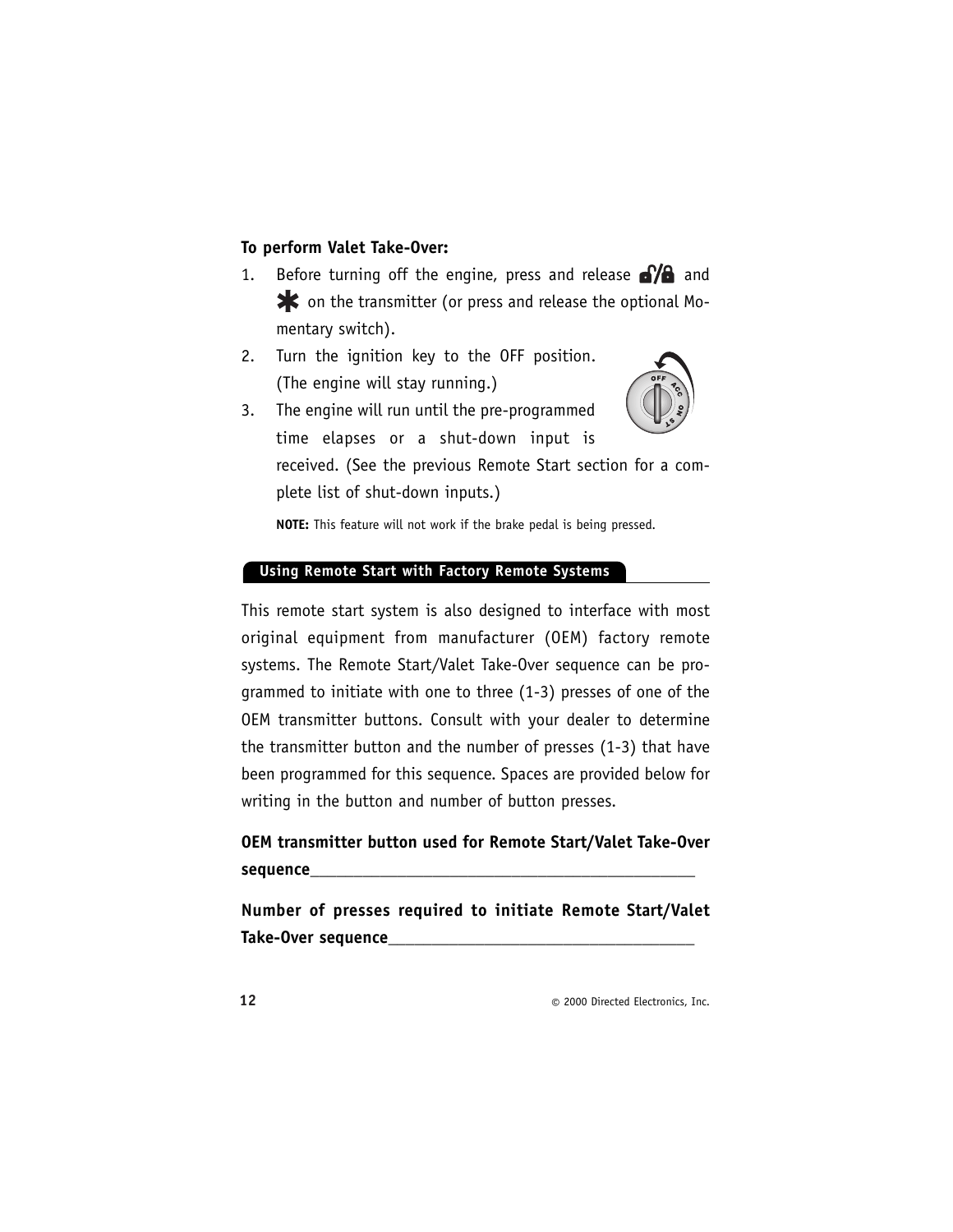### **Programming Options**

Programming options control your system's normal, operational set-up. Most options do not require additional parts, but some may require installation labor.

The following is a list of the programmable options, with the factory settings in **Bold**.

- **12,** 24, or 60 minute run time. Your system can be programmed to allow the vehicle to run for 12, 24, or 60 minutes when remote started.
- Parking lights **flashing** or constant. Your system can be programmed to turn on the parking lights for the entire remote start operation.



**Control Unit:** The "brain" of your system. Usually hidden underneath the dash area of the vehicle. It houses the microprocessor which monitors your vehicle and controls all the system functions.

**Transmitter:** A hand-held, remote control which operates the various functions of your system.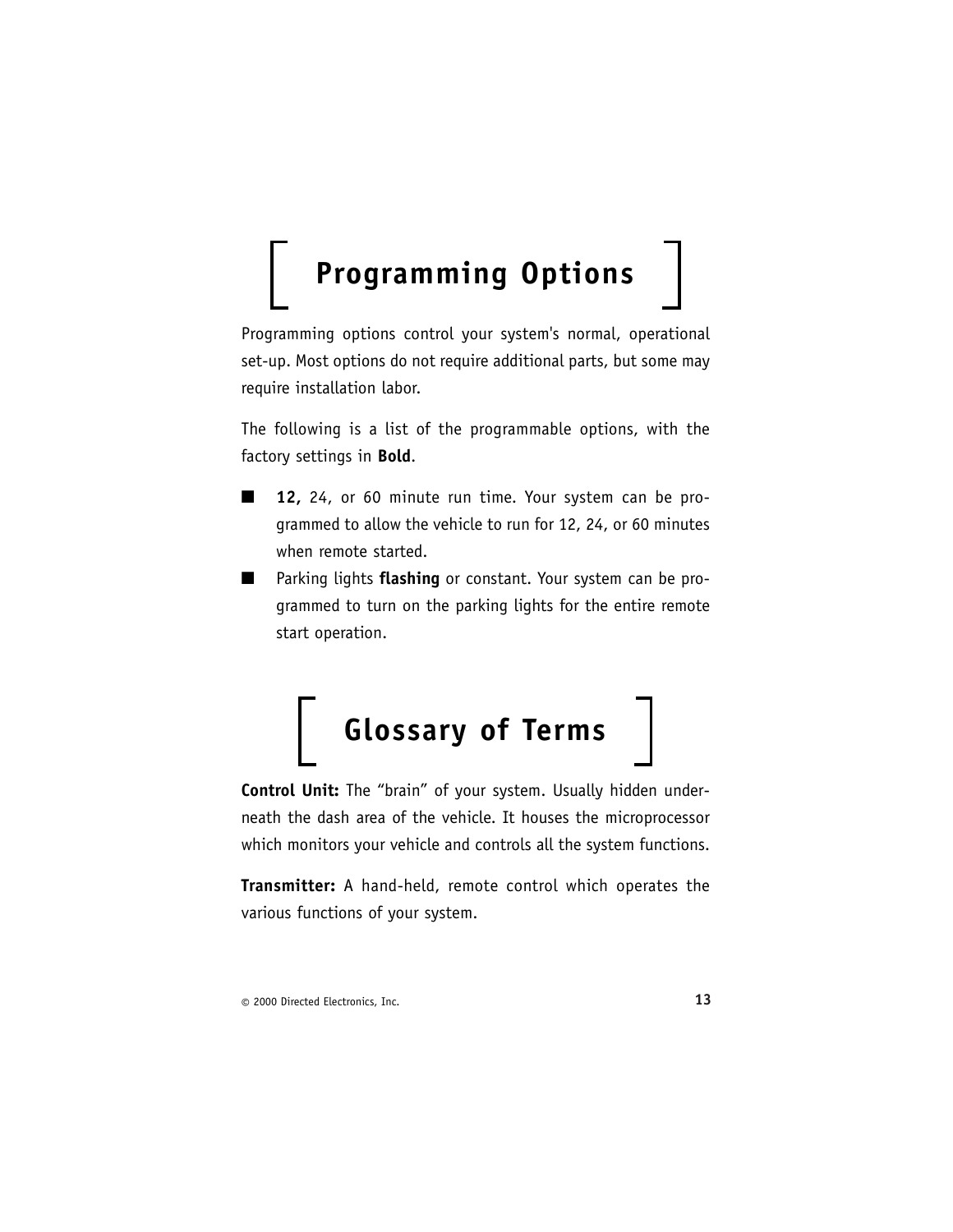#### **QUICK REFERENCE GUIDE:**

#### **To lock the doors using your remote**

**■** Pressing  $\bigcirc$  for one second will lock the doors. The parking lights will flash once to confirm the doors are locked. **NOTE:** Control of power door locks is optional. Extra parts and labor may be necessary to interface with power door locks.

#### **To unlock the doors using your remote**

 $\blacksquare$  To unlock the doors, press  $\bigcirc$  for one second. The parking lights will flash twice to confirm the doors are unlocked.

#### **To remote start the vehicle**

■ Press **aVe** and  $\bullet$  on the transmitter for one second. The parking lights will flash to confirm remote start operation. Once the remote start has been activated, the vehicle will run for the preprogrammed period or until a shutdown input is triggered.

#### **Using Remote Start with Factory Remote Systems**

■ If this remote start system has been interfaced with an original equipment from manufacturer (OEM) factory remote system, the Remote Start/Valet Take-Over sequence can be programmed to initiate with one to three (1-3) presses of one of the OEM transmitter buttons.

#### **OEM transmitter button used for Remote Start/Valet Take-Over sequence\_\_\_\_\_\_\_\_\_\_\_\_\_\_\_\_\_\_\_\_\_\_\_\_\_\_\_\_\_\_\_\_\_\_\_\_\_\_\_\_\_\_\_\_\_\_**

**Number of OEM transmitter button presses required to initiate Remote Start/Valet Take-Over sequence\_\_\_\_\_\_\_\_\_\_\_\_\_\_\_\_\_\_\_\_**

**Cut along dotted line and fold for a quick and easy reference to keep in your purse or wallet.**  $\chi$ 

 $\chi$